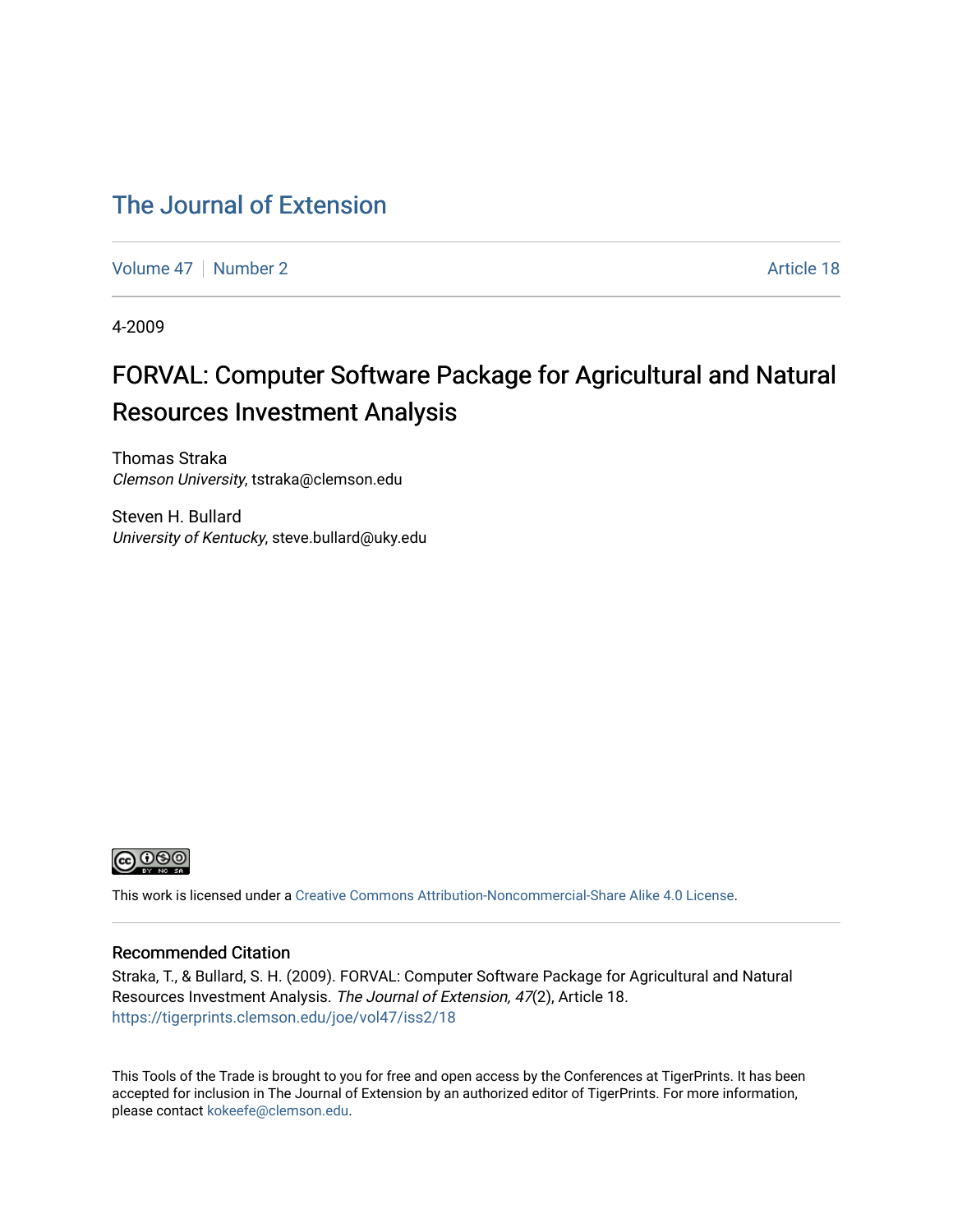

## **April 2009 Volume 47 Number 2 Article Number 2TOT3**

[Return to Current Issue](http://www.joe.org:80/joe/2009april/)

# **FORVAL: Computer Software Package for Agricultural and Natural Resources Investment Analysis**

#### **Thomas J. Straka**

Professor Department of Forestry and Natural Resources Clemson University [tstraka@clemson.edu](mailto:tstraka@clemson.edu)

#### **Steven H. Bullard**

Professor and Chairman Department of Forestry University of Kentucky [steve.bullard@uky.edu](mailto:steve.bullard@uky.edu)

**Abstract:** The valuation of agricultural and natural resource investments presents challenging analysis problems that often require the use of computer software. Most of these computer packages are complex and costly. FORVAL is a free, user-friendly, menu-driven, agricultural and natural resource investment analysis package. It can accommodate any investment scenario and includes the standard financial criteria (net present value, rate of return, equal annual income, benefit/cost ratio, and land expectation value for forestry investments). FORVAL accommodates various cash flows like single sum, terminating annual and periodic series, and perpetual annual and periodic series. It also has options for payment and price projections.

## **Introduction**

The valuation of agricultural and natural resources investments and projects presents challenging financial analysis problems. Calculations range from specialized problems like bare land value in forestry calculations to the use of standard criteria like net present value and rate of return. Financial calculators are fine for simple analyses, but agricultural and natural resources investments tend to be complex and often require the use of a computer analysis program. Most of these computer packages are not particularly user-friendly, and few are free.

FORVAL (FORest VALuation) is a user-friendly, free, menu-driven agricultural and natural resources investment analysis computer package. It is equally applicable to public and private sector agricultural, natural resource, and forestry uses. Ease-of-use has made it a very popular software package. Originally designed for forestry applications, it is suitable for any discounted cash flow analysis. Users simply respond to questions displayed on the computer screen. The program can be downloaded directly from a site <[http://fwrc.msstate.edu/software/forval.htm>](http://fwrc.msstate.edu/software/forval.htm), or an on-line version is available for immediate use <[http://www.cfr.msstate.edu/forval>](http://www.cfr.msstate.edu/forval). A 14-page user's manual with examples can be directly downloaded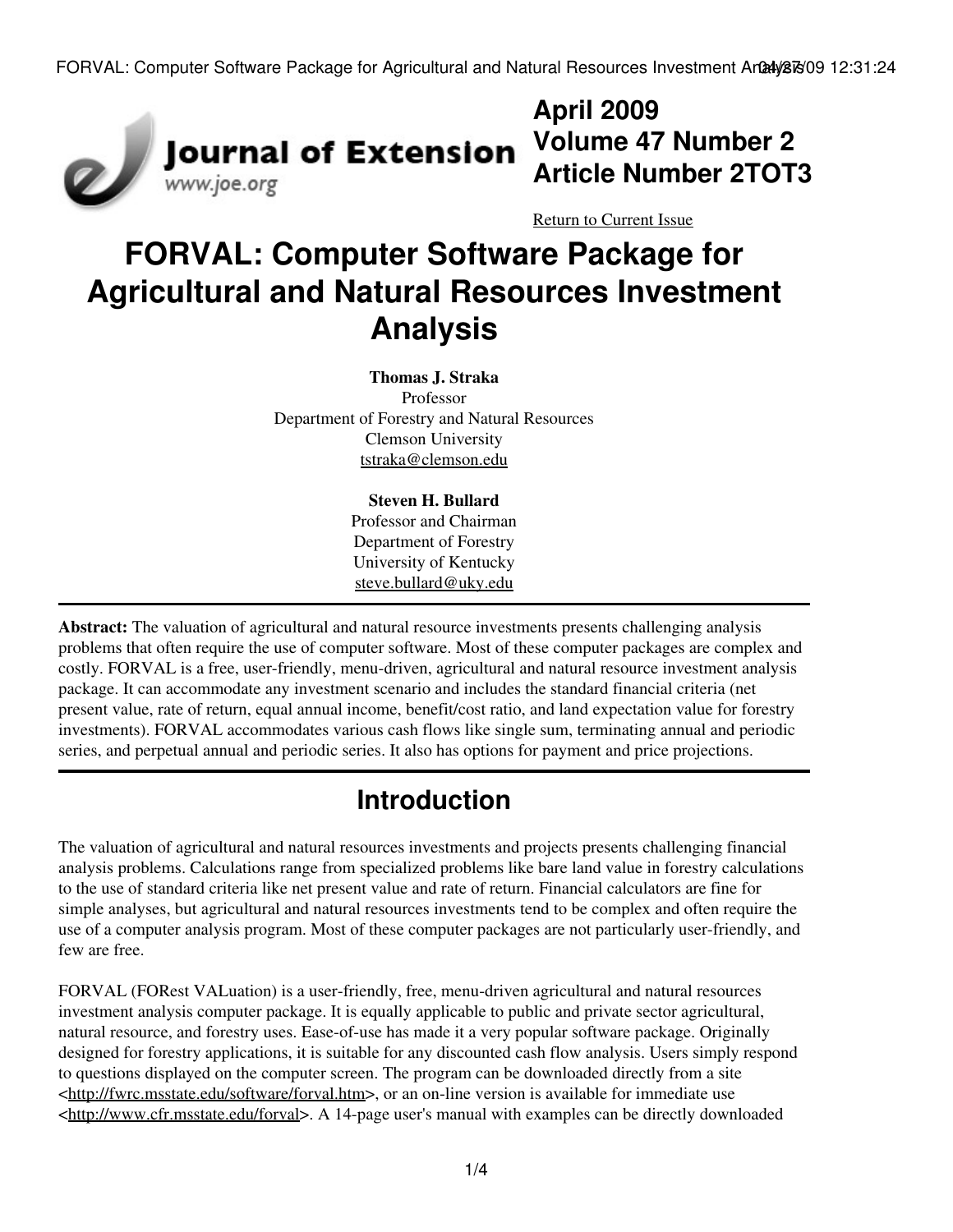FORVAL: Computer Software Package for Agricultural and Natural Resources Investment Analy 26/31:24

from the first site (Bullard, Straka, & Carpenter, 1999). The user is first prompted to choose on of four options: financial criteria, monthly or annual payments, precommerical timber value, or projected stumpages price.

## **Financial Criteria**

This option is used for standard financial calculations. Any investment can be analyzed if cash flows are known. The financial criteria option requires the user to choose the type of financial calculation to make (Figure 1).

The program presents the following financial criteria that are discussed in Bullard and Straka (1998): **net present value** (the discounted value of all revenues minus the discounted value of all costs), **rate of return** (the interest rate that makes the net present value equal to zero, or the rate of return actually earned by the investment), **equal annual income** (the annual sum of money that is equivalent to a project's net present value), **benefit/cost ratio** (indicates relationship between discounted benefits and costs), **all of the above** (calculates all the criteria mentioned above simultaneously), **land expectation value** (the value of bare land in perpetual forest production, a specialized forestry calculation), and **future value** (the value of a single cash flow at a future date).

> **Figure 1.** Example of the Interactive Web Page Used for Calculations by FORVAL-Online



FORVAL uses the standard assumption that all cash flows occur at the end of the year. An exception is Year 0, which represents now or today. Sometimes site preparation or planting costs occur immediately, and this equates to Year 0.

Besides basic **single sum** payments or revenues (a single cost or revenue that occurs just once during the life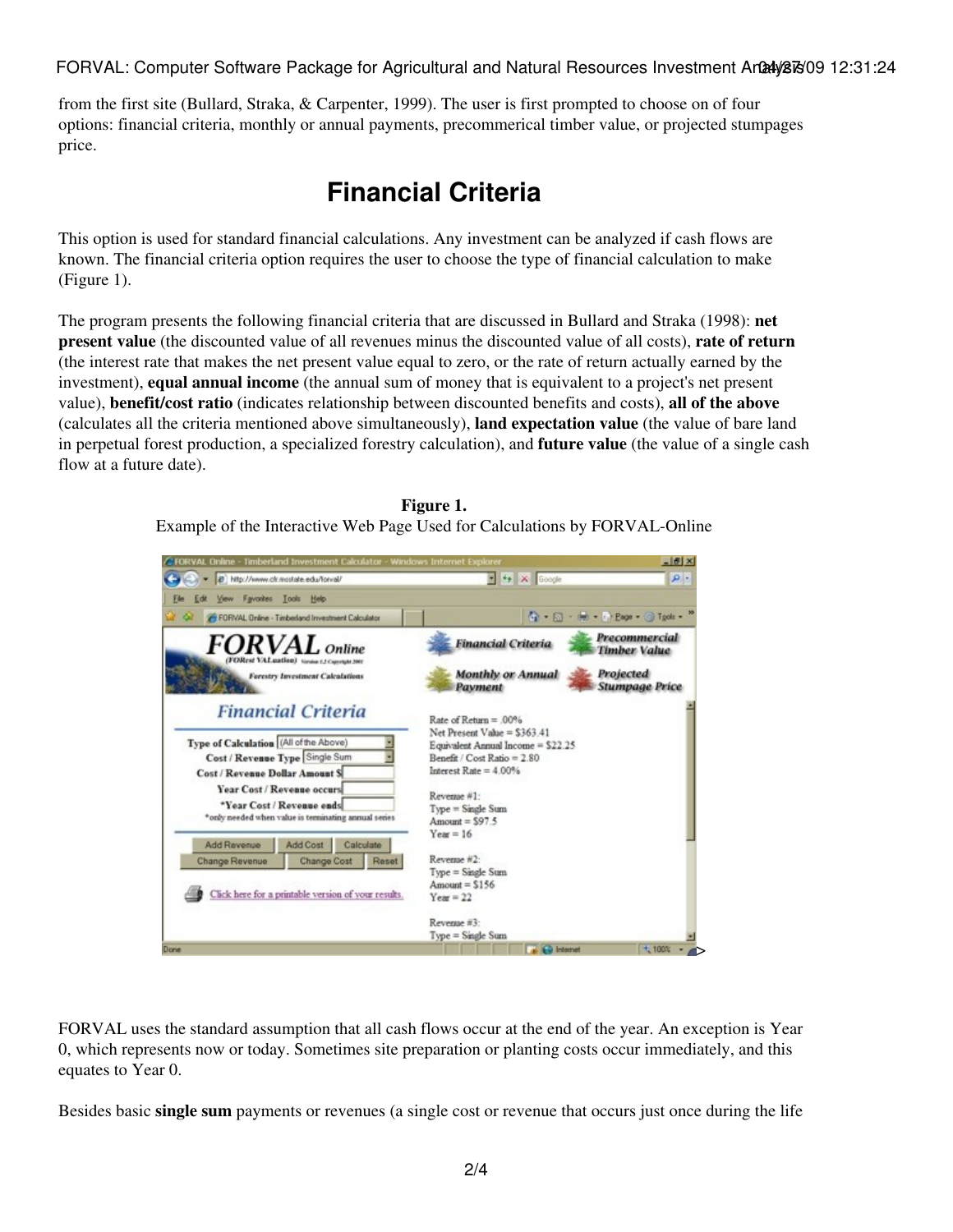#### FORVAL: Computer Software Package for Agricultural and Natural Resources Investment Analy 26/31:24

of an investment), three types of payments series or annuities may be specified by the user: (1) **terminating annual series**, where costs or revenues occur annually for a set period of time (an example is a payment of \$10.00 per hectare annual property taxes for 30 years), (2) **perpetual annual series**, where a cost or revenue occurs annual for an infinite period of time (an example is a payment of \$10.00 per hectare annual property taxes that is payable forever), and (3) **perpetual periodic series**, where a cost or revenue occurs periodically for an infinite time period (an example is timber harvest revenue occurring every 30 years forever). Bullard, Straka, and Matney (1987) outline the use of these options in more detail.

Land expectation value (LEV) is the value of bare land if put into perpetual forest production. It is a specialized timber valuation calculation and is also called "soil expectation value" or "bare land value." The user inputs all costs and revenues associated with a single rotation of the forest, including establishment costs. This option performs a fundamental calculation used in forest valuation: the value of bare land in permanent forest production. This is actually a standard net present value calculation, but with several critical assumptions (Straka & Bullard, 1996).

## **Other Options**

FORVAL has unlimited uses in a variety of valuation problems. It was originally designed for forestry problems, but quickly became a natural resources valuation tool. Its functions are so general that any agricultural type problem can also be easily solved. Three additional options are particularly valuable.

#### **Monthly or Annual Payments**

FORVAL is capable of calculating the amount of a monthly or annual payment necessary to repay an installment loan (capital recovery) or to accumulate a future sum of money (sinking fund). Two simple examples will illustrate these options. First, assume you need to replace \$250,000 of farm equipment in 6 years. How much must you deposit annually into an account that pays 6% interest to accumulate the \$250,000? The answer is \$35,840.65 per year. Or, if type of payment is changed to monthly, we see the monthly payment would be \$2,893.22.

Second, the opposite problem would be to borrow \$250,000 at a 6% annual interest rate. What is the annual payment? Six annual payments of \$50,840.65 would be needed to repay the loan. Or, 72 monthly payments of \$4,143.22 would repay the same loan.

#### **Precommercial Timber Value**

This option calculates the value of a stand of immature timber using the current age of the trees. The calculation discounts the future stand value using the rate of return earned by the timber rotation as the discount rate. Land opportunity cost is included in the calculation (annual land rent). The valuation method is fully described in Straka (1991). Inputs are costs and revenues for one rotation, beginning and ending land value, and the stand's current age.

#### **Projected Stumpage Value**

The projected stumpage price option calculates the future value of any commodity price. The calculation is performed using the present price, the number of years projected, and the compounded annual rate of price increase. The underlying formula is the future value of a single sum. The option requires only three inputs: current price, annual rate of price increase, and number of years. For example, a \$1,000 current price projected to increase annually by 5.75% for 15 years would be projected to be \$2,313.15.